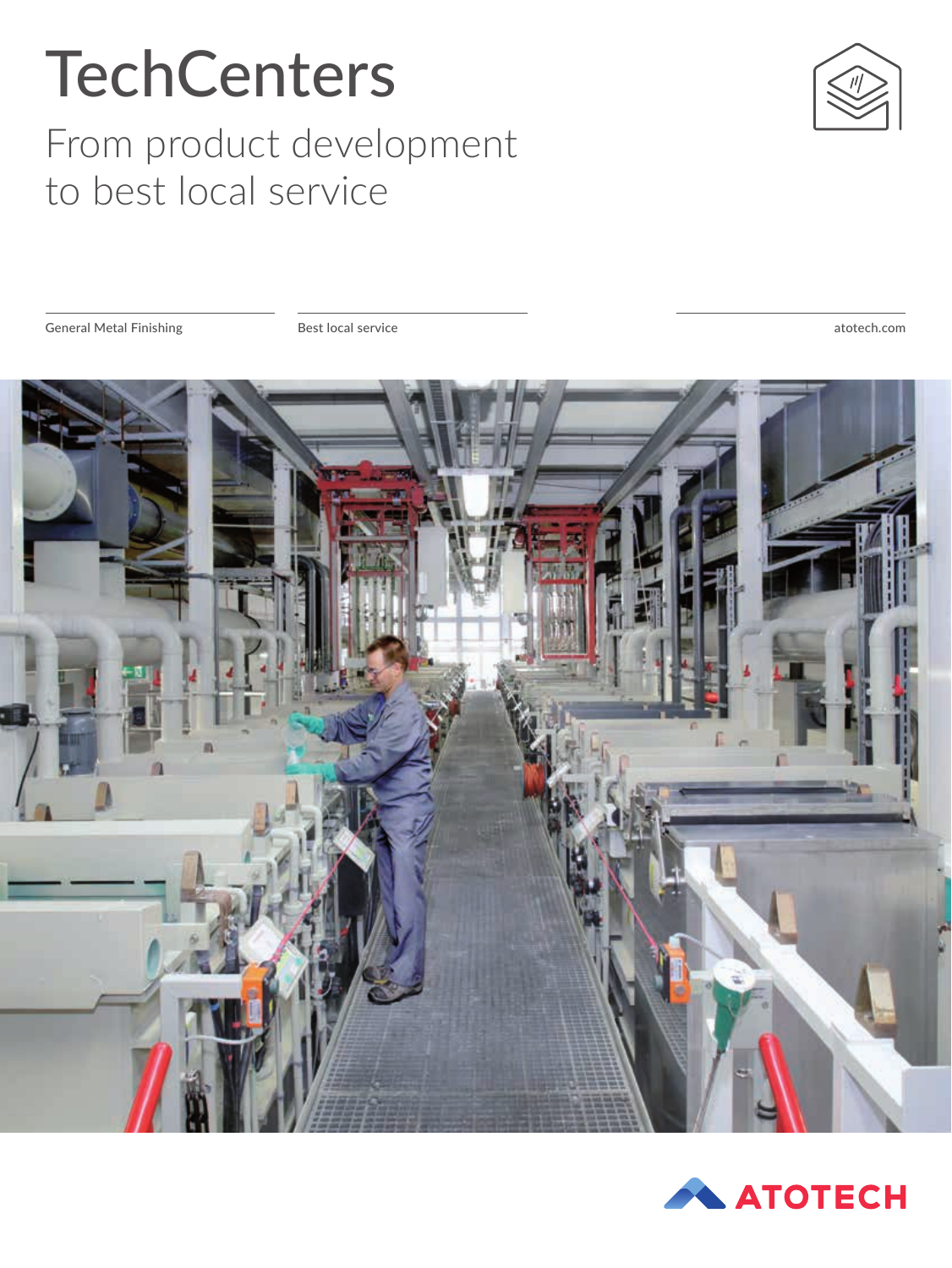### What are TechCenters?

To offer best local service and conduct extensive research and development (R&D), we have established a network of TechCenters in all key locations worldwide. Combining unique capabilities, sophisticated equipment and highly proficient teams of experts – TechCenters support our R&D efforts and exemplify our commitment to innovation while providing leading customer service.



TechCenters worldwide dedicated to general metal finishing

#### From routine analyses to pilot production

From routine analyses to customized examinations of samples – Atotech TechCenters offer a host of unique services to our customers. Our technical specialists collaborate closely with customers and industry partners to undertake sampling, prototyping as well as pilot productions under production-scale conditions. All our analytical and materials science laboratories are fully equipped with cutting-edge equipment and tools.

 $2<sup>1</sup>$  $3$   $\sqrt{4}$ 

5

 $\sqrt{6}$ 

#### Benefit from our expertise

The TechCenters support our vision to constantly innovate and build new expertise. This enables us to provide top-notch technical support as well as to develop next generation processes. We share our knowledge with our customers and industry partners through hands-on training in our TechCenters worldwide.

#### Leading the movement for sustainable technologies

The future of our industry depends on sustainability. Our long-term commitment combined with a clearly defined roadmap and intensive R&D, allows for constant progress towards our sustainability goals. TechCenters help us in developing and promoting new, more environmentally-friendly production solutions that reduce water, energy and chemical consumption while minimizing waste and the use of toxic substances – this reduces costs and protects the environment.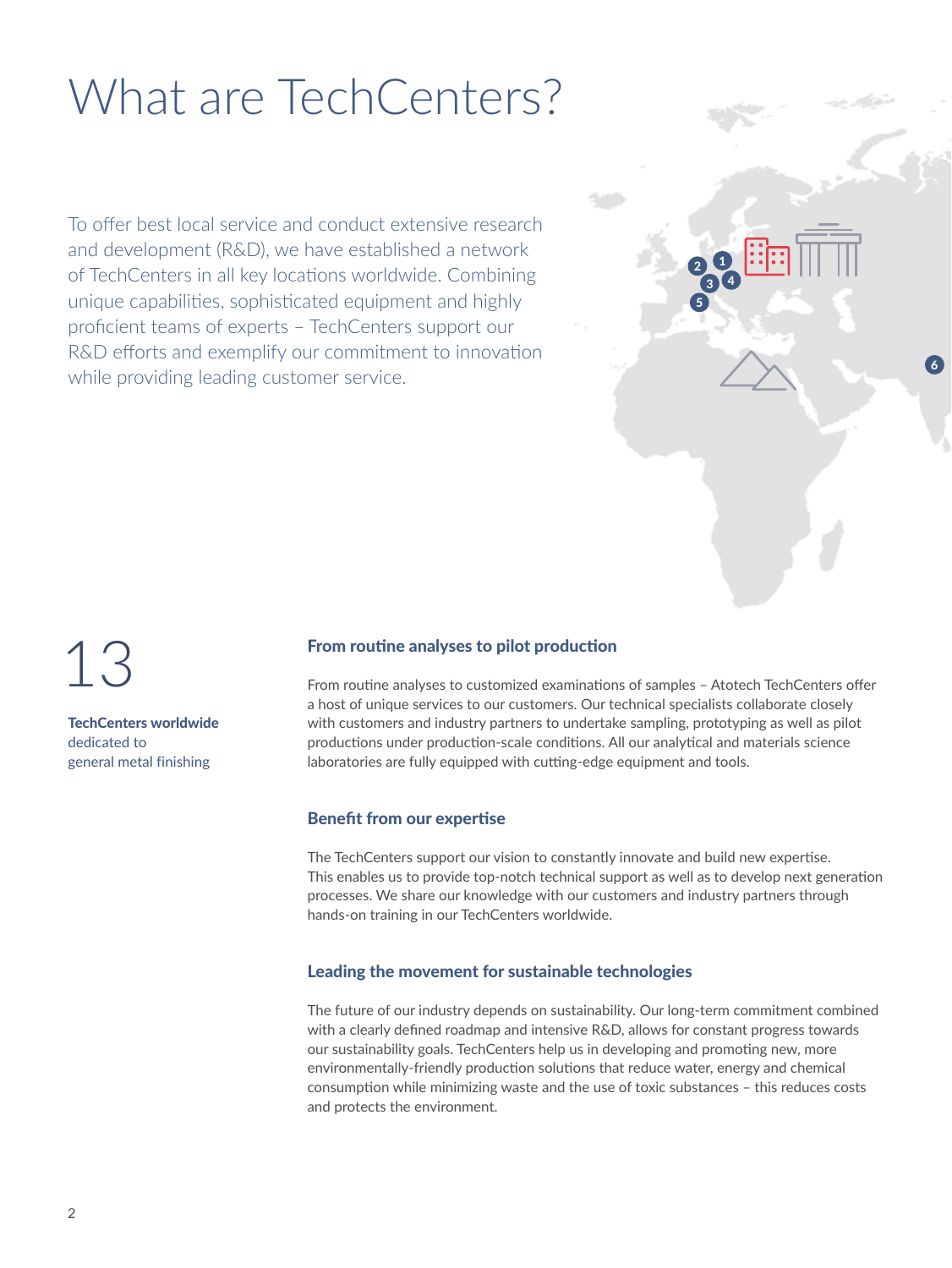

#### Helping customers remain one step ahead

Working closely with our customers and industry partners helps us anticipate the industry's future requirements. With the support of our TechCenters we are able to introduce new and relevant technologies to the market faster – offering our customers a strong competitive edge.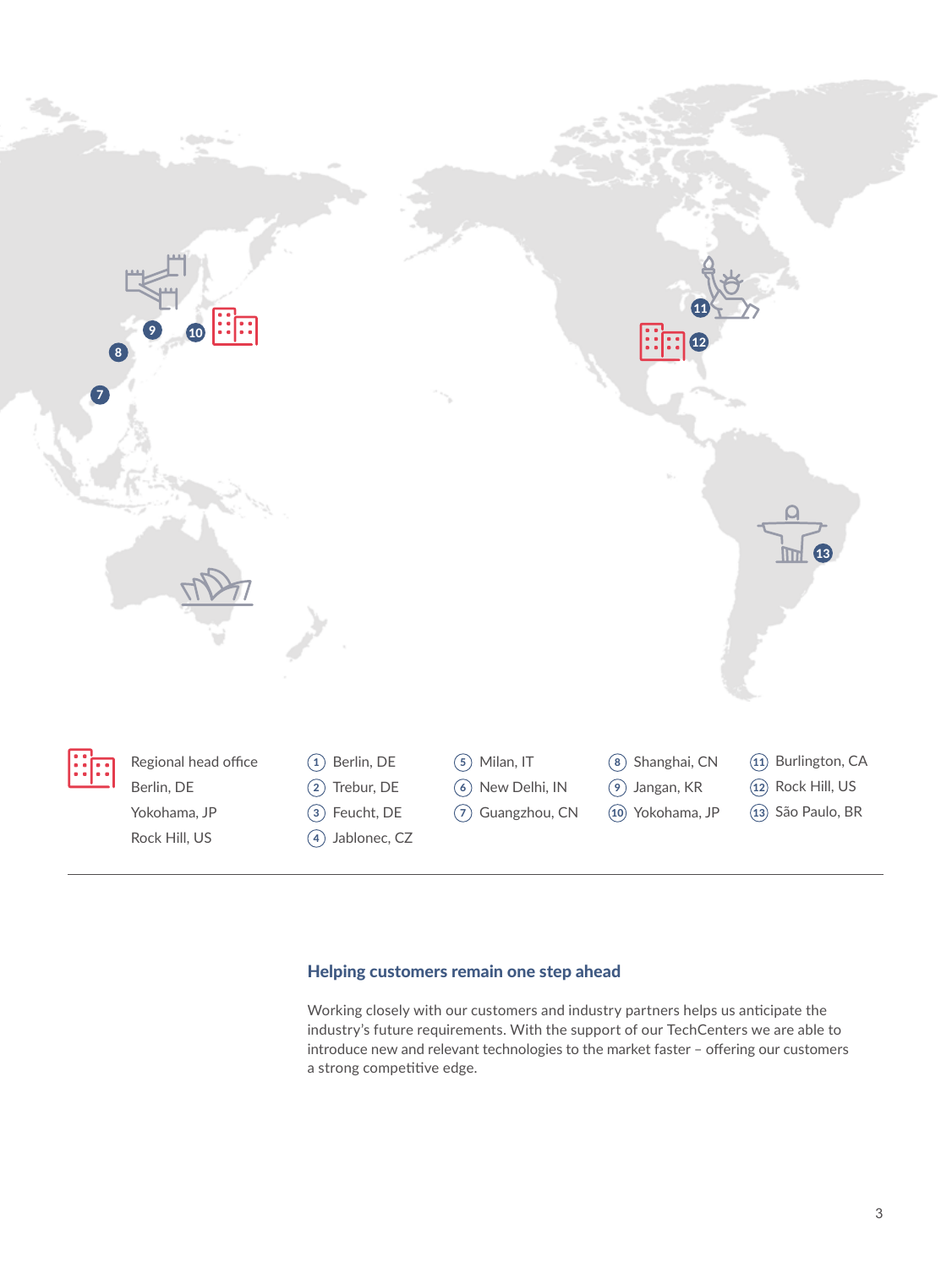

### Europe – Making core processes accessible to the world

30

new developments tested in German TechCenters (2021) Europe is the heart of our GMF R&D activities with our head office located in Berlin (Germany) and the Corrosion Protection Competence Center in Trebur (Germany). Our European TechCenters support R&D activities while delivering first-rate service to our European customers.

We established our first European TechCenter in Berlin and have expanded our presence in recent years. In Trebur near Frankfurt (Germany), we built a site dedicated to corrosion protection coatings. Here we develop the latest technologies for zinc electroplating and zinc flake coatings. In the affiliated TechCenter, we offer our customers the chance to run pilot productions.

To provide first-class service across Europe, we built two further TechCenters in Jablonec (Czech Republic) and Milan (Italy).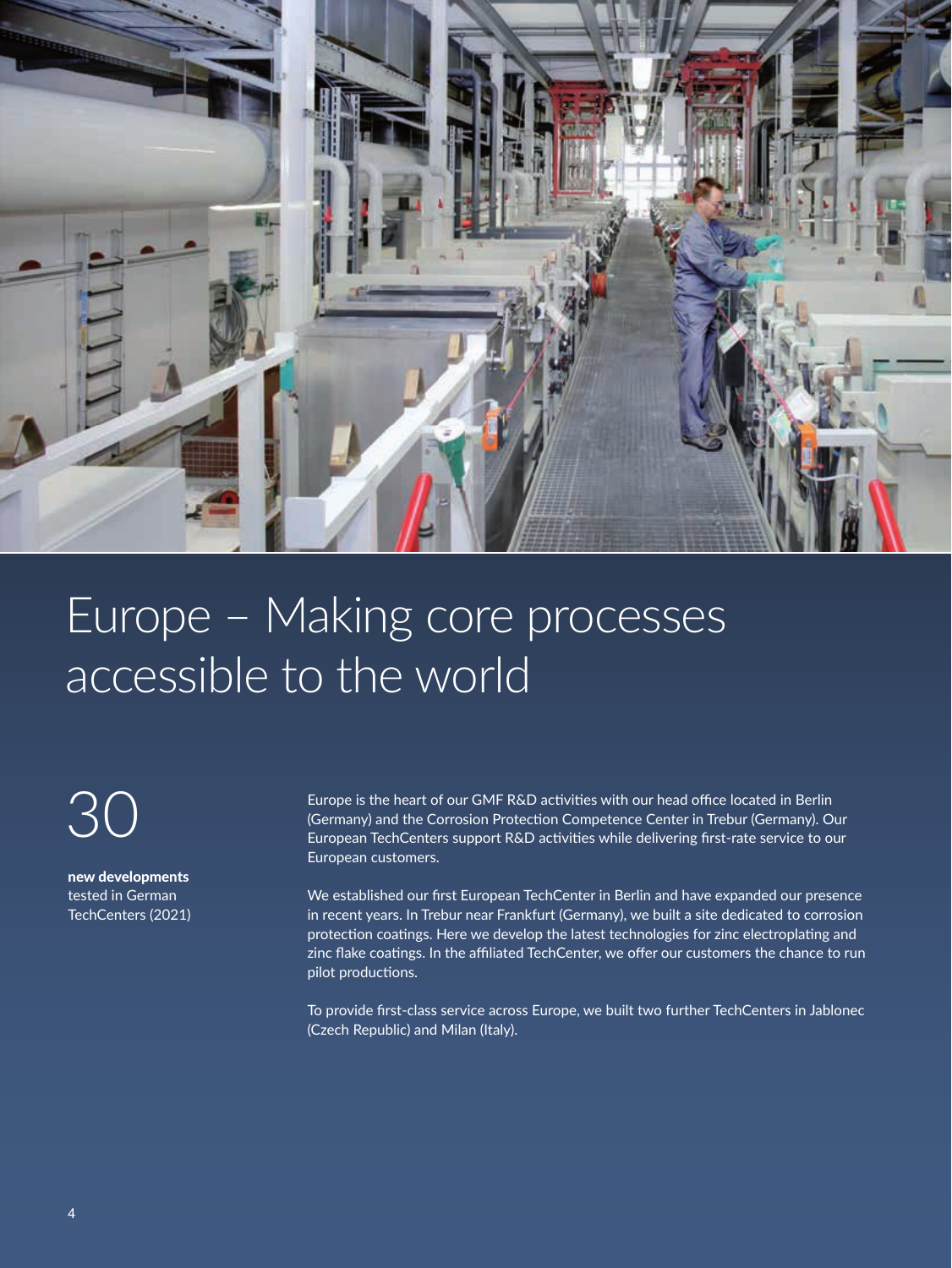# Sample plating equipment

| <b>Berlin, Germany</b>                          |                                                                                                                                                                                                  |
|-------------------------------------------------|--------------------------------------------------------------------------------------------------------------------------------------------------------------------------------------------------|
| Automatic production-sized<br>plating line for  | decorative coatings (plating on plastics, Cu/Ni/Cr)                                                                                                                                              |
| Manual plating lines for                        | decorative coatings (plating on plastics, Cu/Ni/Cr)                                                                                                                                              |
|                                                 | functional chrome coatings                                                                                                                                                                       |
|                                                 | electroless nickel coatings                                                                                                                                                                      |
| <b>Trebur, Germany</b>                          |                                                                                                                                                                                                  |
| Automatic production-sized<br>plating line for  | corrosion resistant coatings (Zn/Zn alloys, passivates, sealers, post-dips)                                                                                                                      |
| Automatic production-sized<br>equipment for     | zinc flake coatings (planetary dip-spin coater)                                                                                                                                                  |
|                                                 | zinc flake coatings (horizontal dip-spin coater)                                                                                                                                                 |
| Manual equipment for                            | corrosion resistant coatings (Zn/Zn alloys, passivates, sealers, post-dips),<br>zinc flake coatings (spray booth, shot-blasting, phosphating, dip-spin, dip-drain)                               |
| <b>Feucht, Germany</b>                          |                                                                                                                                                                                                  |
| Plating lines                                   | developing, testing and manufacturing of plating equipment for corrosion resistant coating,<br>decorative plating, plating on plastics, functional chrome coating and electroless nickel coating |
| Auxiliary equipment                             | developing, testing and manufacturing of regeneration and recovery systems for all<br>plating processes                                                                                          |
| Paint support<br>technology equipment           | developing, testing and manufacturing of system units for paint removal and sustainability-<br>enhancing auxiliary equipment                                                                     |
| <b>Jablonec, Czech Republic</b>                 |                                                                                                                                                                                                  |
| Manual plating line for                         | corrosion resistant coatings (Zn/Zn alloys, passivates, sealers, post-dips)                                                                                                                      |
| Milan, Italy                                    |                                                                                                                                                                                                  |
| Automatic production-sized<br>plating lines for | decorative coatings (plating on plastics, Cu/Ni/Cr)                                                                                                                                              |
|                                                 | corrosion resistant coatings (Zn/Zn alloys, passivates, sealers, post-dips)                                                                                                                      |
|                                                 | pretreatment                                                                                                                                                                                     |
| Manual equipment for                            | zinc flake coatings (shot-blasting, phosphating, dip-spin)                                                                                                                                       |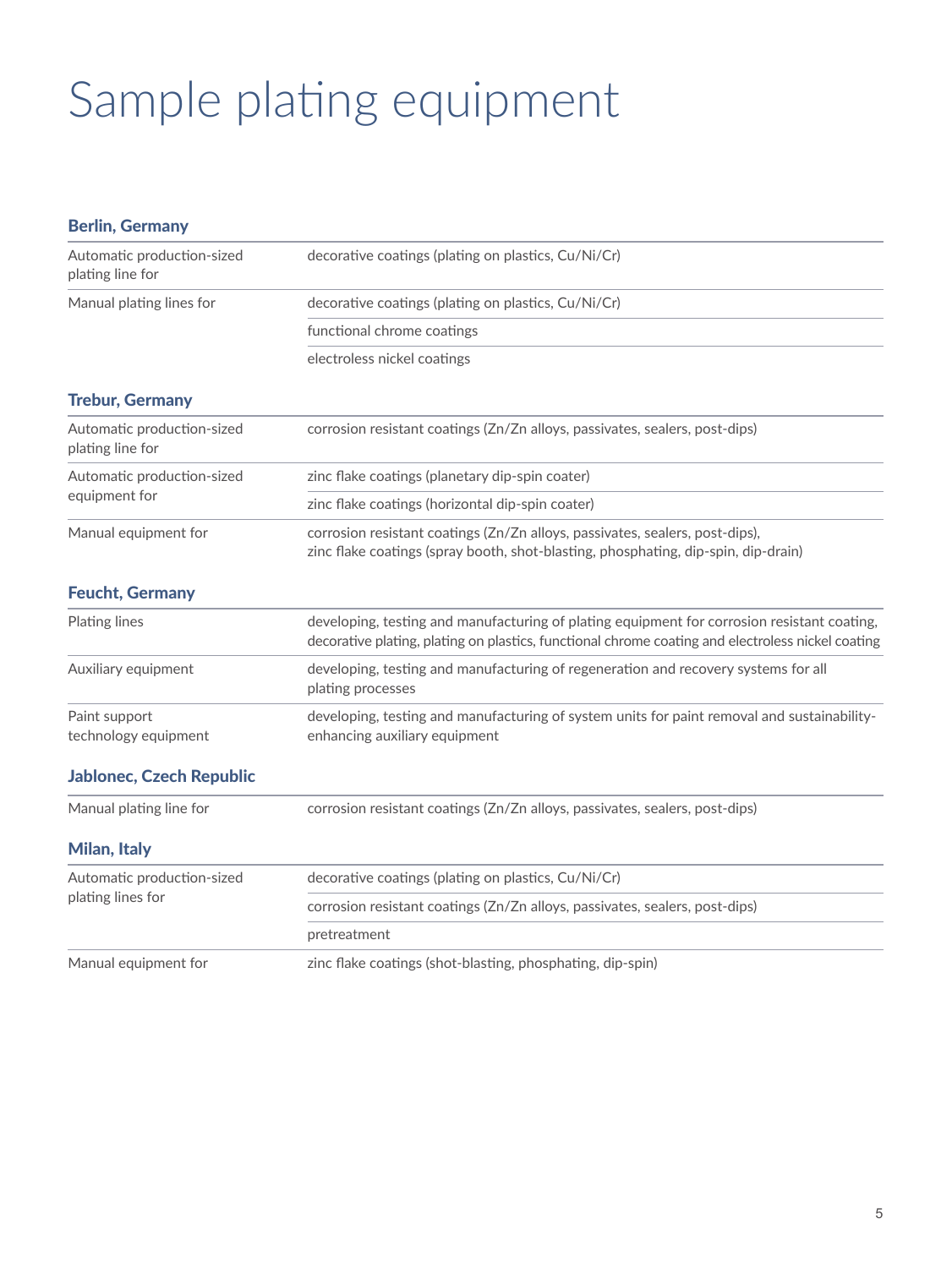

### Asia – The gold standard in quality and service

40,770

pieces of samples plated in automatic plating lines in Chinese TechCenters (2021) With an eye firmly on the future, we have invested heavily in the world's fastest-growing economic region. We are committed to providing high-quality products and the best local service in the industry to our partners across Asia. In 2000, we opened the first Asian TechCenter at our regional head office in Yokohama (Japan).

Numerous automatic production-sized plating lines allow our customers to run pilot productions while helping us to adapt our products to the requirements of the Asian market.

We have a network of seven TechCenters across Asia, located in Yokohama (Japan), Guangzhou and Shanghai (China), Jangan (South Korea) and New Delhi (India).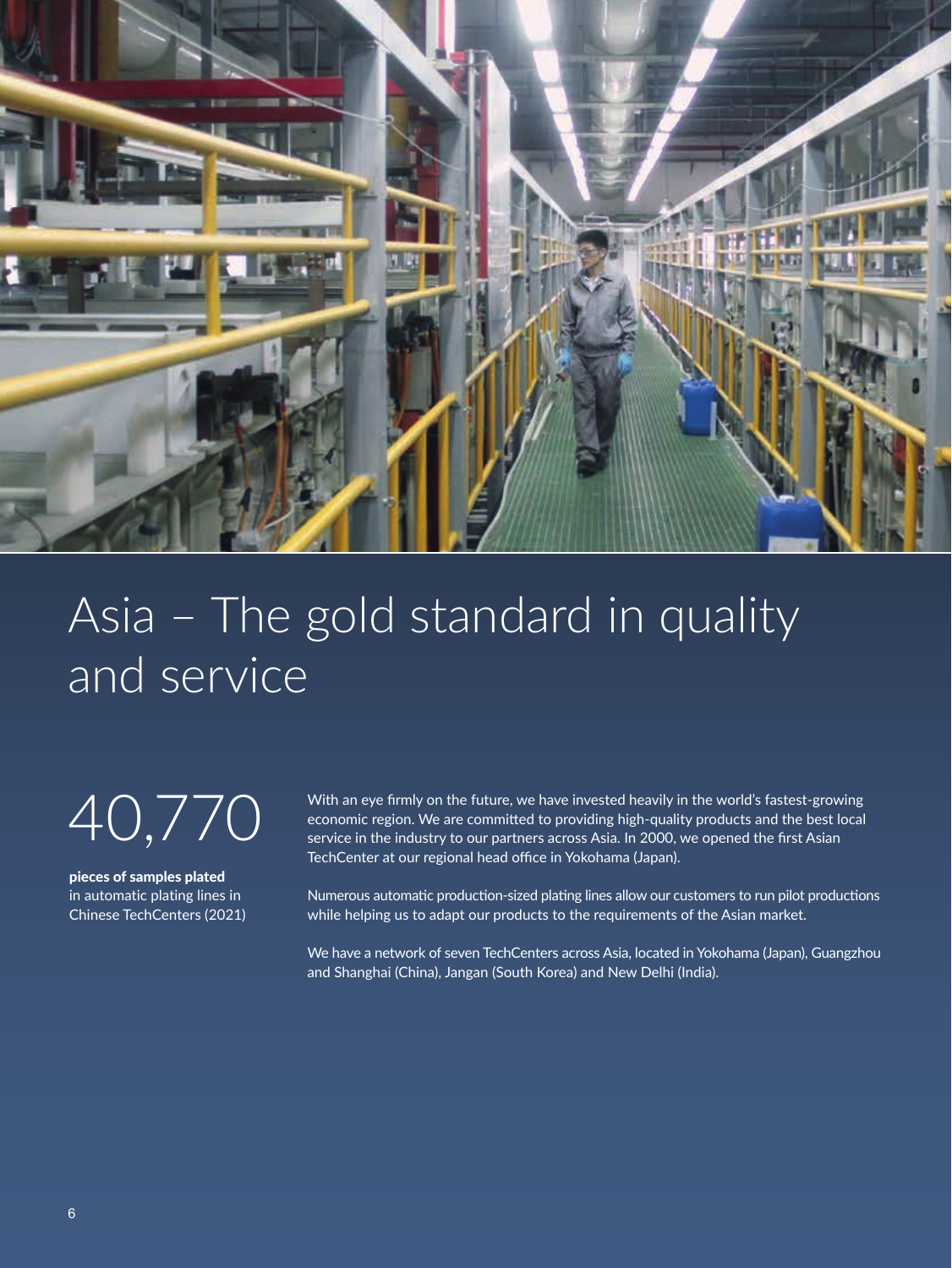# Sample plating equipment

| Yokohama, Japan                                 |                                                                                                                                                                                        |
|-------------------------------------------------|----------------------------------------------------------------------------------------------------------------------------------------------------------------------------------------|
| Manual plating lines for                        | decorative coatings (plating on plastics, Cu/Ni/Cr), corrosion resistant coatings<br>(Zn/Zn alloys, passivates, sealers), functional chrome coatings                                   |
| <b>Guangzhou, China</b>                         |                                                                                                                                                                                        |
| Automatic production-sized<br>plating lines for | decorative coatings (plating on plastics, Cu/Ni/Cr)                                                                                                                                    |
|                                                 | corrosion resistant coatings (Zn/Zn alloys, passivates, sealers, post-dips)                                                                                                            |
| Automatic production-sized<br>equipment for     | zinc flake coatings (planetary dip-spin coater)                                                                                                                                        |
| Manual plating lines<br>and equipment for       | zinc flake coatings (spray booth, dip-spin, shot-blasting), immersion paint stripping, paint<br>pretreatment (immersion and spray), wet paint overspray treatment and wet paint booths |
| Shanghai, China                                 |                                                                                                                                                                                        |
| Automatic production-sized plating              | decorative coatings (plating on plastics, Cu/Ni/Cr)                                                                                                                                    |
| lines for                                       | corrosion resistant coatings (Zn/Zn alloys, passivates, sealers, post-dips)                                                                                                            |
| Automatic production-sized<br>equipment for     | zinc flake coatings (planetary dip-spin coater)                                                                                                                                        |
| Manual equipment for                            | zinc flake coatings (spray booth, dip-spin, shot-blasting)                                                                                                                             |
| <b>Jangan, South Korea</b>                      |                                                                                                                                                                                        |
| Automatic production-sized<br>plating line for  | corrosion resistant coatings (Zn/Zn alloys, passivates, sealers)                                                                                                                       |
| Manual plating lines<br>and equipment for       | decorative coatings (plating on plastics, Cu/Ni/Cr), corrosion resistant coatings (Zn/Zn alloys,<br>passivates, sealers), zinc flake coatings (spray booth)                            |
| New Delhi, India                                |                                                                                                                                                                                        |
| Automatic production-sized<br>plating lines for | decorative coatings (plating on plastics, Cu/Ni/Cr)                                                                                                                                    |
|                                                 | corrosion resistant coatings (Zn/Zn alloys, passivates, sealers, post-dips)                                                                                                            |
|                                                 | electroless nickel coatings                                                                                                                                                            |
|                                                 | functional chrome coatings                                                                                                                                                             |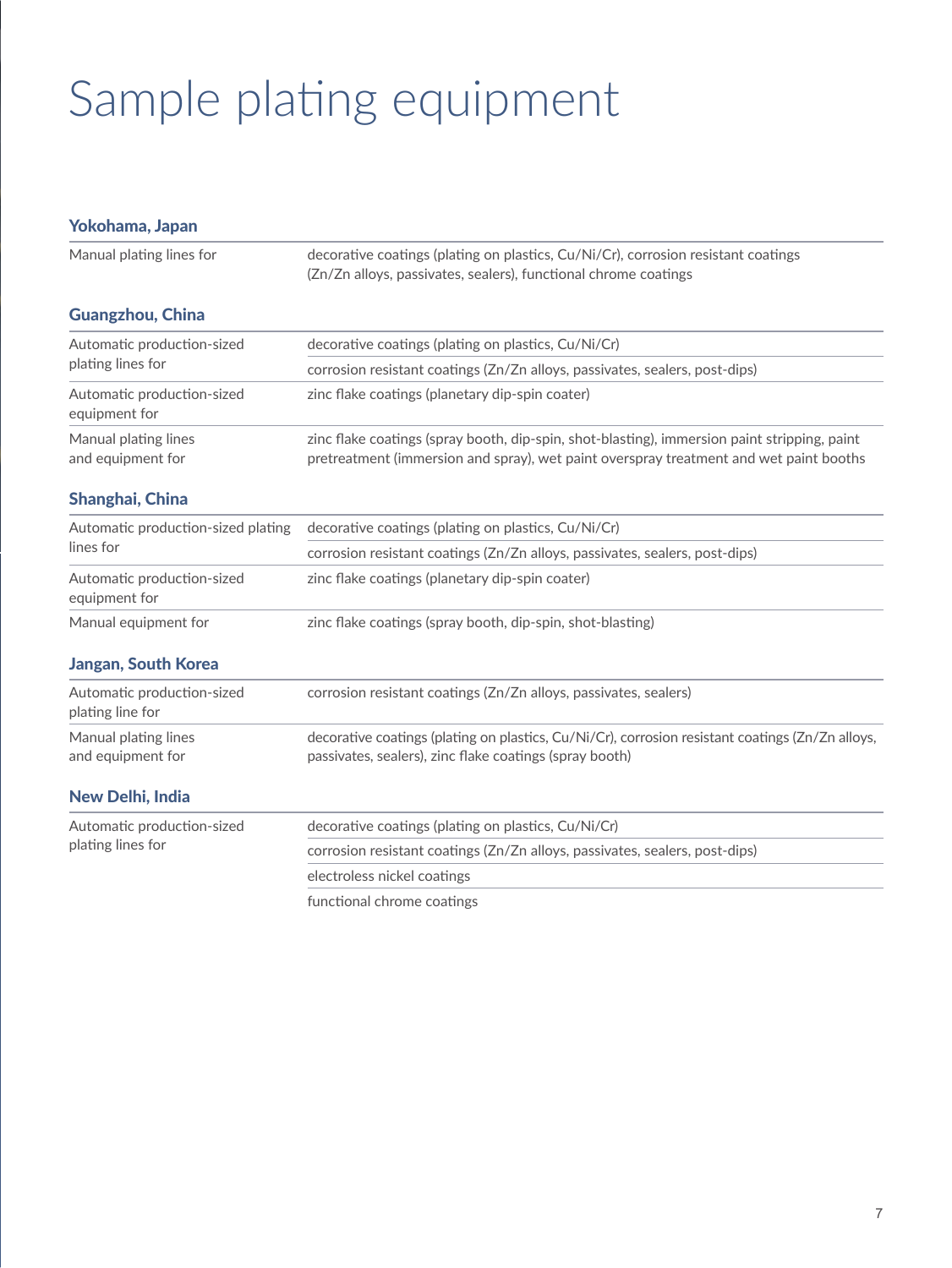

### The Americas – Proven experience paired with prime resources

5,055

samples plated in automatic plating line in TechCenter Rock Hill (2021) The Americas are home to some of the largest automotive manufacturers in the world. Our TechCenters in North and South America serve this huge industry.

The TechCenter in Rock Hill (USA) was expanded in 2011 and equipped with one of our largest automatic production-sized lines for decorative coatings within the Atotech TechCenter network. The line has a working window of  $120 \times 60 \times 25$  cm, which allows for plating the large parts typical to US automotive manufacturers.

To provide first-class service in the Americas, we set up another two TechCenters in Burlington (Canada) and São Paulo (Brazil).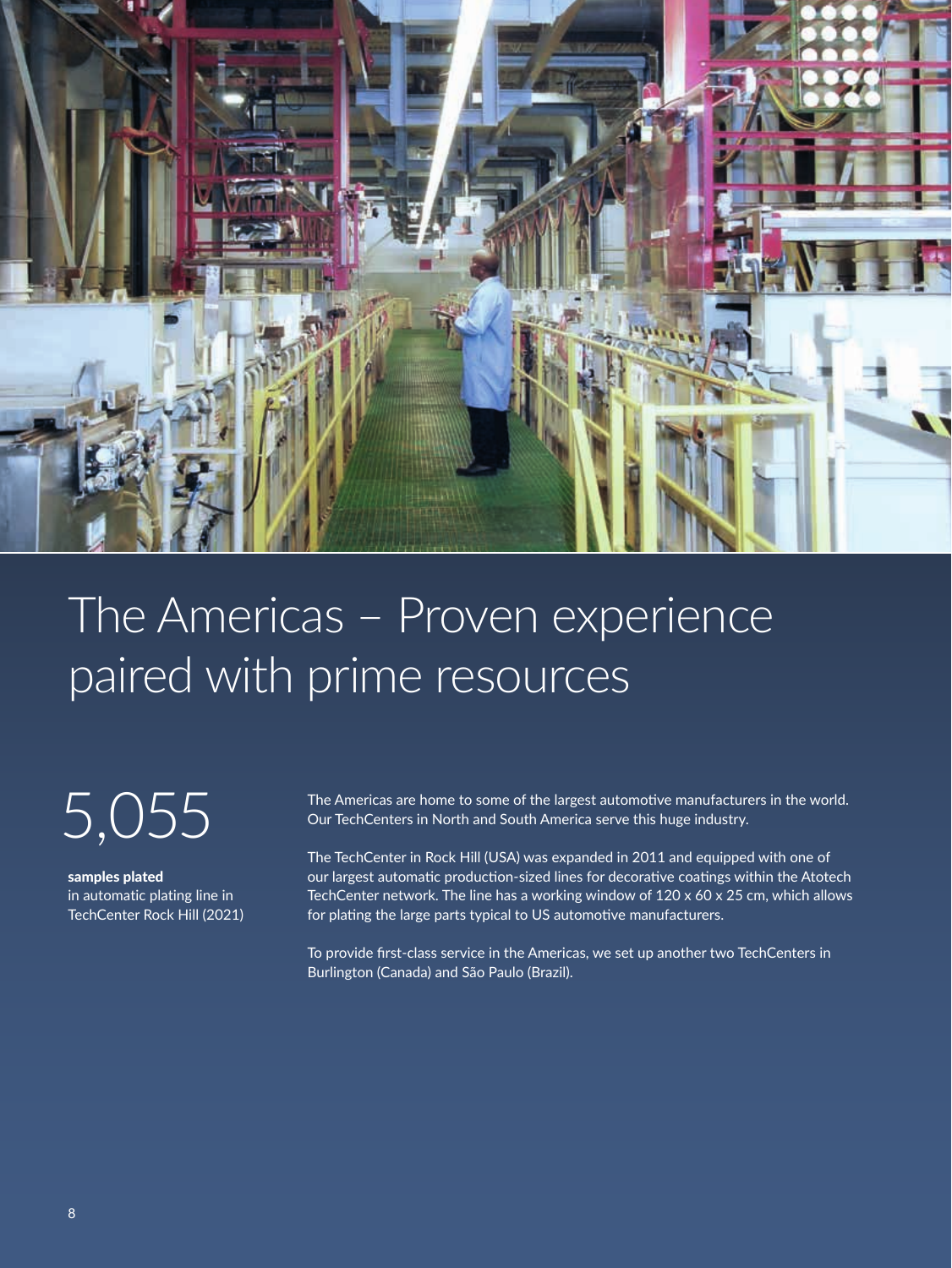# Sample plating equipment

| <b>Rock Hill, USA</b>                          |                                                                                                                                                                                                                                                                                                                                     |
|------------------------------------------------|-------------------------------------------------------------------------------------------------------------------------------------------------------------------------------------------------------------------------------------------------------------------------------------------------------------------------------------|
| Automatic production-sized<br>plating line for | decorative coatings (plating on plastics, Cu/Ni/Cr)                                                                                                                                                                                                                                                                                 |
| Manual plating lines and<br>equipment for      | decorative coatings (plating on plastics, Cu/Ni/Cr)                                                                                                                                                                                                                                                                                 |
|                                                | functional chrome coatings                                                                                                                                                                                                                                                                                                          |
|                                                | electroless nickel coatings                                                                                                                                                                                                                                                                                                         |
|                                                | spray and immersion paint stripping with advanced filtration, paint pretreatment (immersion<br>and spray), wet paint overspray treatment, powder coating and wet paint booths, suitable<br>TechCenter for applying, measuring and/or removing white goods, aluminum wheels,<br>architectural and automotive organic coating systems |
| <b>Burlington, Canada</b>                      |                                                                                                                                                                                                                                                                                                                                     |
| Manual plating line for                        | corrosion resistant coatings (Zn/Zn alloys, passivates, sealers, post-dips)                                                                                                                                                                                                                                                         |
| São Paulo, Brazil                              |                                                                                                                                                                                                                                                                                                                                     |
| Manual plating lines for                       | decorative coatings (plating on plastics, Cu/Ni/Cr)                                                                                                                                                                                                                                                                                 |
|                                                | corrosion resistant coatings (Zn/Zn alloys, passivates, sealers, post-dips)                                                                                                                                                                                                                                                         |
|                                                | functional chrome coatings                                                                                                                                                                                                                                                                                                          |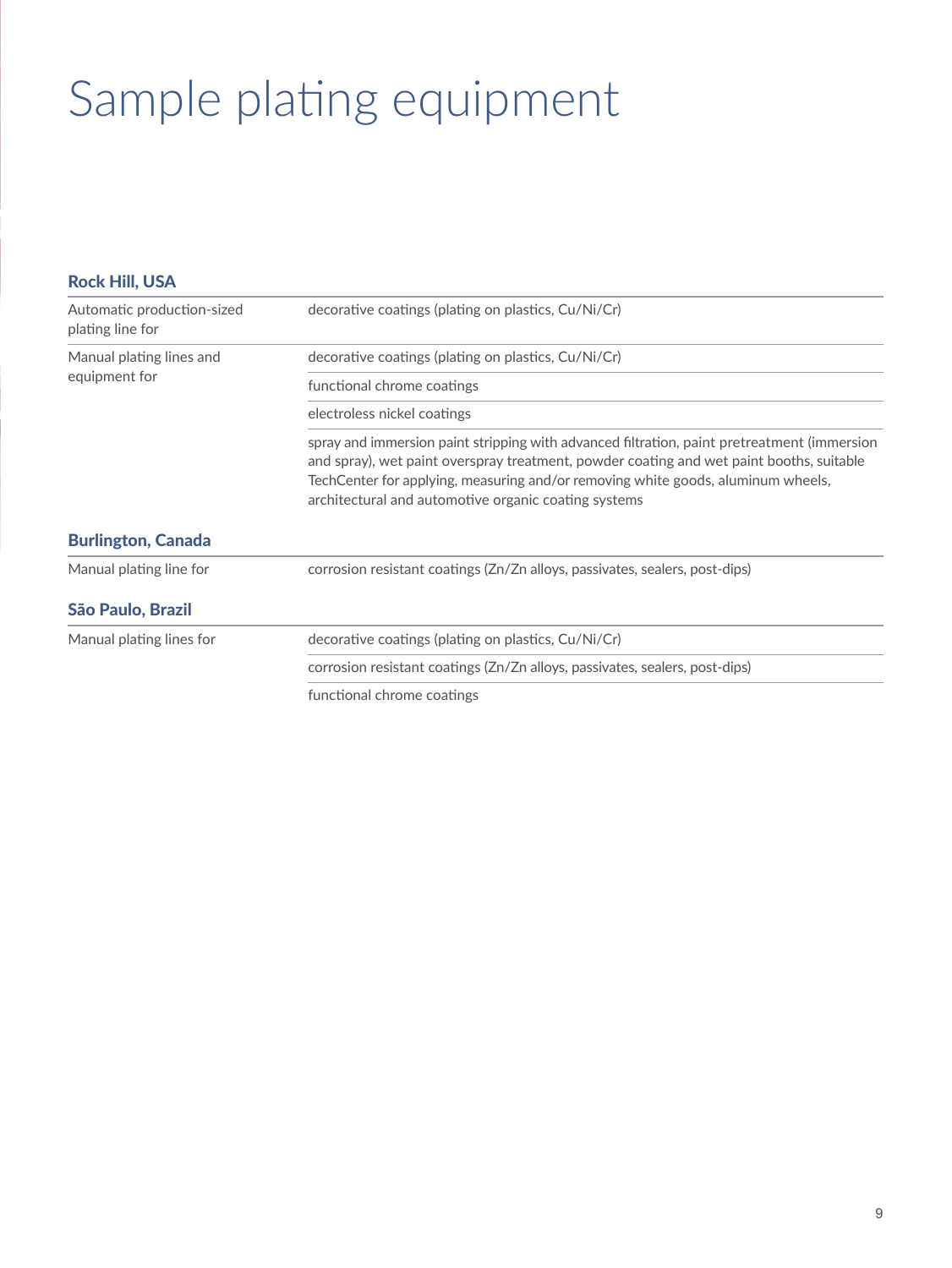

#### Indispensable supporting services

192,960

measurements run

by materials science services in German TechCenters (2021) Our analytical and materials science laboratories support you with cutting-edge scientific tools and highly skilled staff. We run everything from routine analyses to sophisticated, customized examinations of customer samples. Our laboratories handle all kinds of product quality and reliability testing, including performance tests for e.g. soldering, bonding, corrosion resistance and torque tension measurements, all carried out in accordance with international standards and OEM specifications.

Our analytical and materials science laboratories play a crucial role in our R&D efforts. Using the latest equipment supports us in developing customer-oriented innovations and solutions.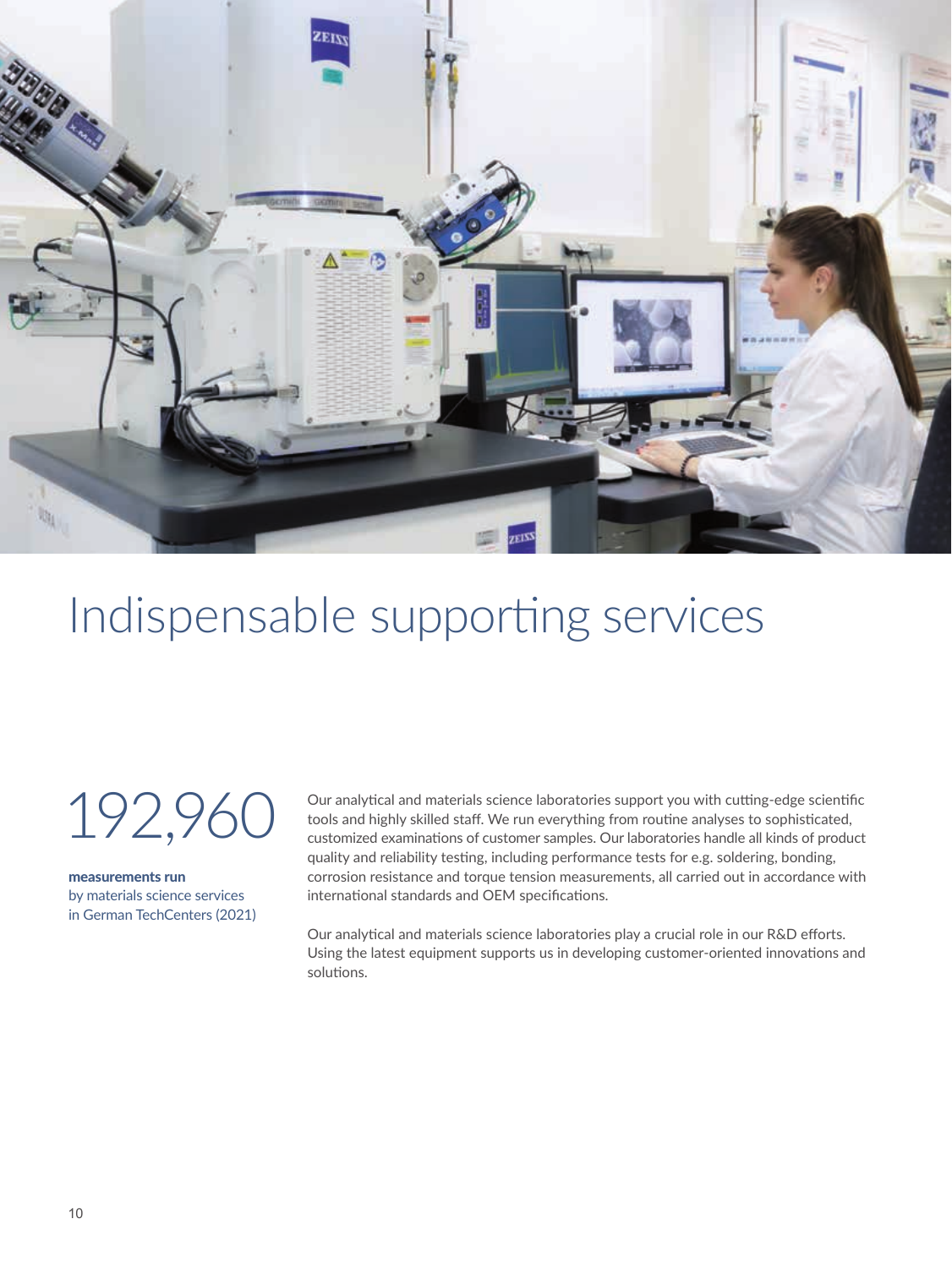### Unrivaled expertise

#### Analytical services

Process control with regular analysis of the bath

Analyze samples, electrolytes and wastewater using state-of-the-art measurement equipment

Determine elements with spectroscopic methods (F-AAS, ICP-MS) and ion chromatography

Determine organic additives with chromatography (HPLC, LC-MS, GPC, GC) and electrochemical methods (CVS, POL)

Training in analytical methods according to the technical data sheets (TDS)

Troubleshooting support with analytical investigations and process specific practical tests

#### Materials science services

Inspecting solid samples with highly sophisticated microscopes such as AFM, SEM and FIB

Determine layer thickness and crystal structures

Analyze elemental composition with spectroscopic methods such as XRF and EDX

Determine surface roughness by various optical and tactile methods

Investigate mechanical properties like hardness, peel strength, ductility and CoF

Perform corrosion testing according to a variety of standards (e.g. NSS, CCT, AASS, CASS)



measurements run by analytical services in German TechCenters (2021)